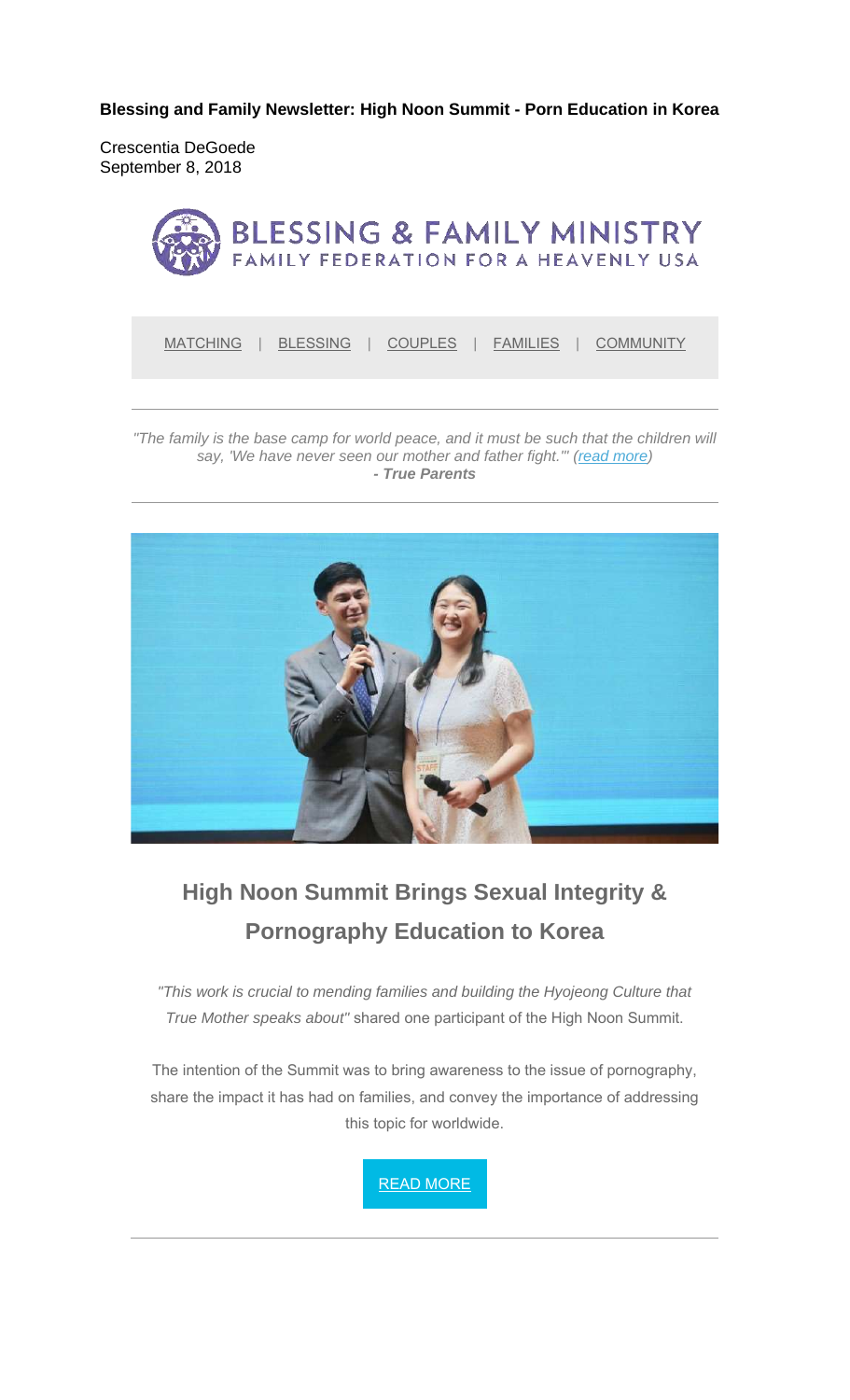

### **Happy National Grandparents Day!**

This Sunday, September 9th, is "National Grandparents Day". There are three purposes for National Grandparents Day...

READ MORE



### **Webinar: How to Find a Matching Partner**

#### **September 27 at 9:00 PM (EST)**

Join us to hear from Marjorie Buessing and John Abelseth about how to find matching candidates!

SIGN UP



## **Article: Before You Change Your Spouse, Try Changing Your Marriage**

A classic challenge that many marriages face at one time or another–the tendency to drift apart. Here's how important it is to focus on growing together...

READ ARTICLE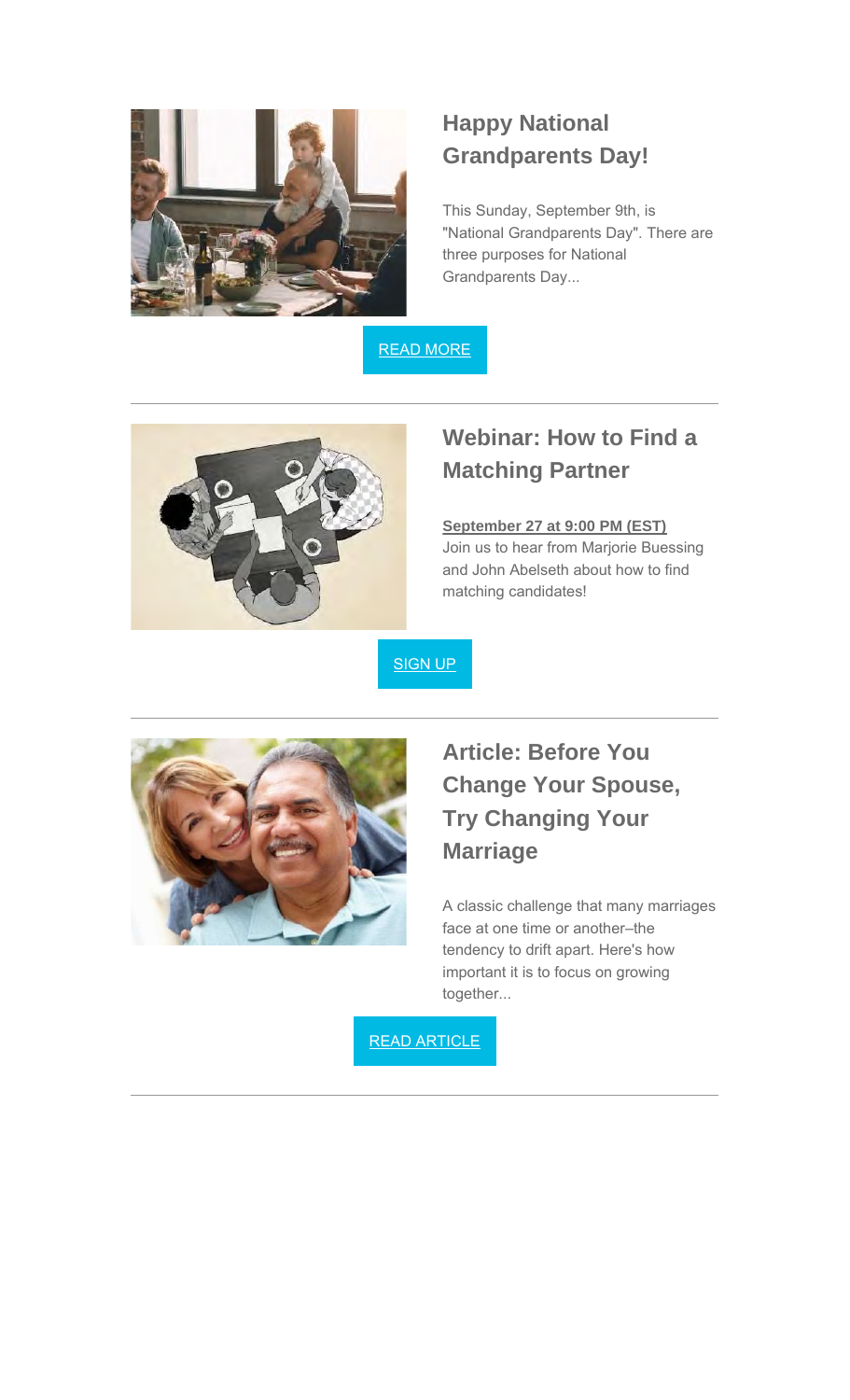

## **Article: Why Our Kids Fight and What We Can Do About It**

#### **By Myrna Lapres**

As parents, we can model working out our own disagreements in a cooperative manner and guide our children to take responsibility for resolving conflicts in a healthy manner...

#### READ ARTICLE



## **Article: Meeting a Potential Matching Partner's Family**

#### **"Right From the Start" by Sandra Lowen**

Marriage and Family Therapist Sandra Lowen offers advice to Matching Candidates as they navigate finding a lifelong partner.

#### READ ARTICLE



### **Family Matching Resource Newsletter**

Don't miss the latest in family matching support from our summer newsletter!

READ MORE

### **Welcome Newborns!**

Congratulations to the families that had newborns last month!

See Newborns